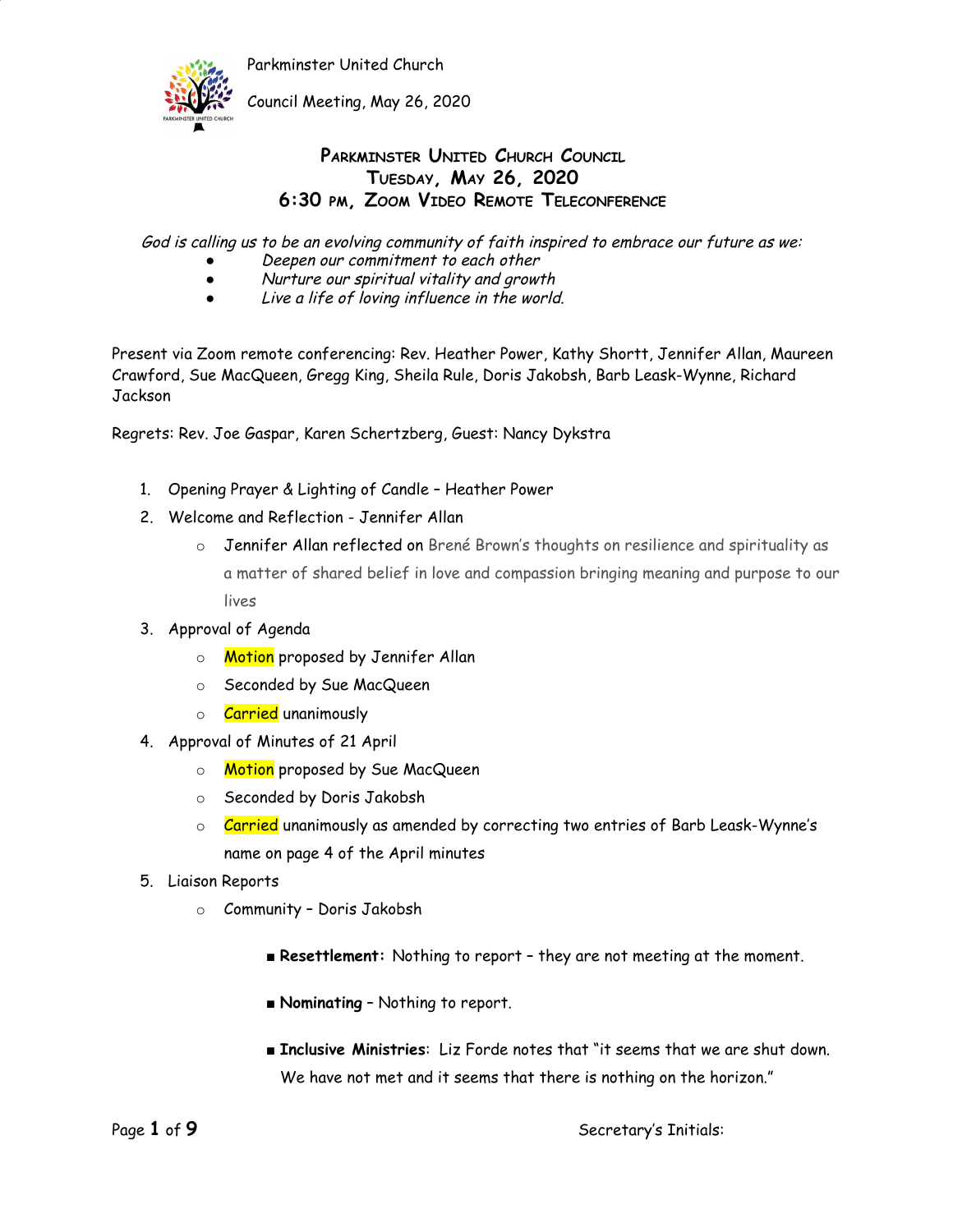

Council Meeting, May 26, 2020

- **Outreach Committee** Wendy Watson initiated the conversation about putting out OUR HEROES WEAR SCRUBS sign at Parkminster, with the support of Property. The money from the sign goes to purchasing PPE for health care workers at Grand River Hospital. Property suggested placing it between the sidewalk and the street. Outreach sends its thanks for the quick turn-around on the signage (May 12) – the sign of support is a positive message that is needed at this point in time.
- **Property** Bert Blackburn reported that our lift was serviced on May 19th. At the same time our fire detection system had its annual inspection. Also, a camera was installed a few rows back from the front of the church on a pole. This will allow us to show the children's time on the screen. When we get back into the sanctuary for services some members will still not be comfortable. We should be able to broadcast the service on Facebook live. This would work for shut ins as well.
- **Food Trucks** Nothing new to report. But, it is perhaps important to know that John uses What's Up to update food truck issues.
- Development Maureen Crawford noted that the Worship Committee had enquired about their budget. An expenditure of \$300 from the choral scholar fund (which has not been needed) was allowable to pay Jeff Cowell who has been doing video editing. Kathy Shortt had responded that committees have flexibility within their budgets to move funds around without approval from Council.
- $\circ$  Connections Sheila Rule had nothing to report on behalf of Communications, Membership and Pastoral Care.
	- i. **Communications** Jennifer Allan called for articles for the next issue of the newsletter, which will be published during the second week of June.

#### 6. **BUSINESS ARISING FROM THE MINUTES**

- i. COVID-19 Working Group Update
	- a) At the meeting on 19 May, it was recommended that representatives from the Property and the Worship Committees be added to the COVID-19 Working Group. Heather Power asked that the Christian Education Committee might also attend. There was discussion as to the growing size of the Working Group. It is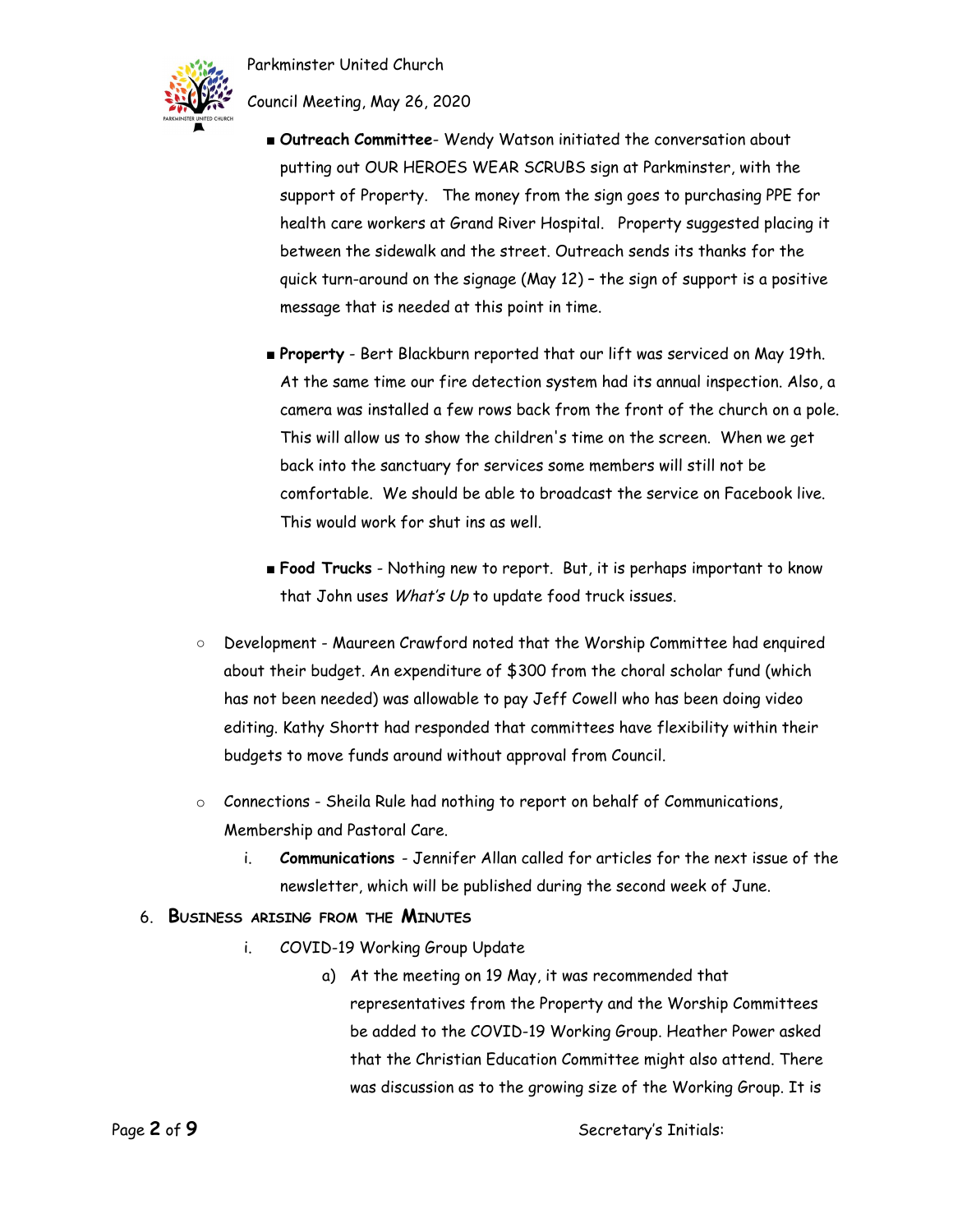



Council Meeting, May 26, 2020

understood that Barb Leask-Wynne represents the Finance Committee on the Working Group.

MOTION: Gregg King moved to add representatives from the Property, Christian Education and the Worship Committee to the Covid-19 Working Group. Seconded by Barb Leask-Wynne. Carried

- b) A closed-until date for the Church has been recommended to Council by the COVID-19 Working Group for September 6 during which time there would be no in-person services. Greg Case from First United Church had suggested having a united front for all the United Churches in Waterloo and using September 6 as the closed-until date. The possibility of holding outdoor meetings of the congregation at the Church was discussed, however, Heather Power noted that neither washroom use nor singing could occur. The Council was in favour of this recommendation.
- ii. EDGE Congregational Life and Leadership Review (Jennifer Allan)
	- a) Kathy Shortt reviewed the current document and expressed her thanks to Jennifer Allan for her leadership in drafting this document. The committee had already reviewed this document. They have left some sections incomplete because they do not feel these sections can be accurately completed during this COVID time as our visions may be different after COVID. The form is being completed on behalf of Council and it is therefore imperative that Council accept responsibility for making sure we have enough data and that the data is correct. Thanks was given to Barb Leask Wynne for going through the document and suggesting changes.

ACTION: Jennifer Allan will revise the EDGE review according to Barb Leask-Wynne's comments, make final entries and then send to the Liaisons for distribution to Committee chairs. The Committee Chairs will be asked to review the document and ensure that the information is correct and that we have all the necessary information.

- 7. **NEW BUSINESS**
	- i. Council Voting Procedures -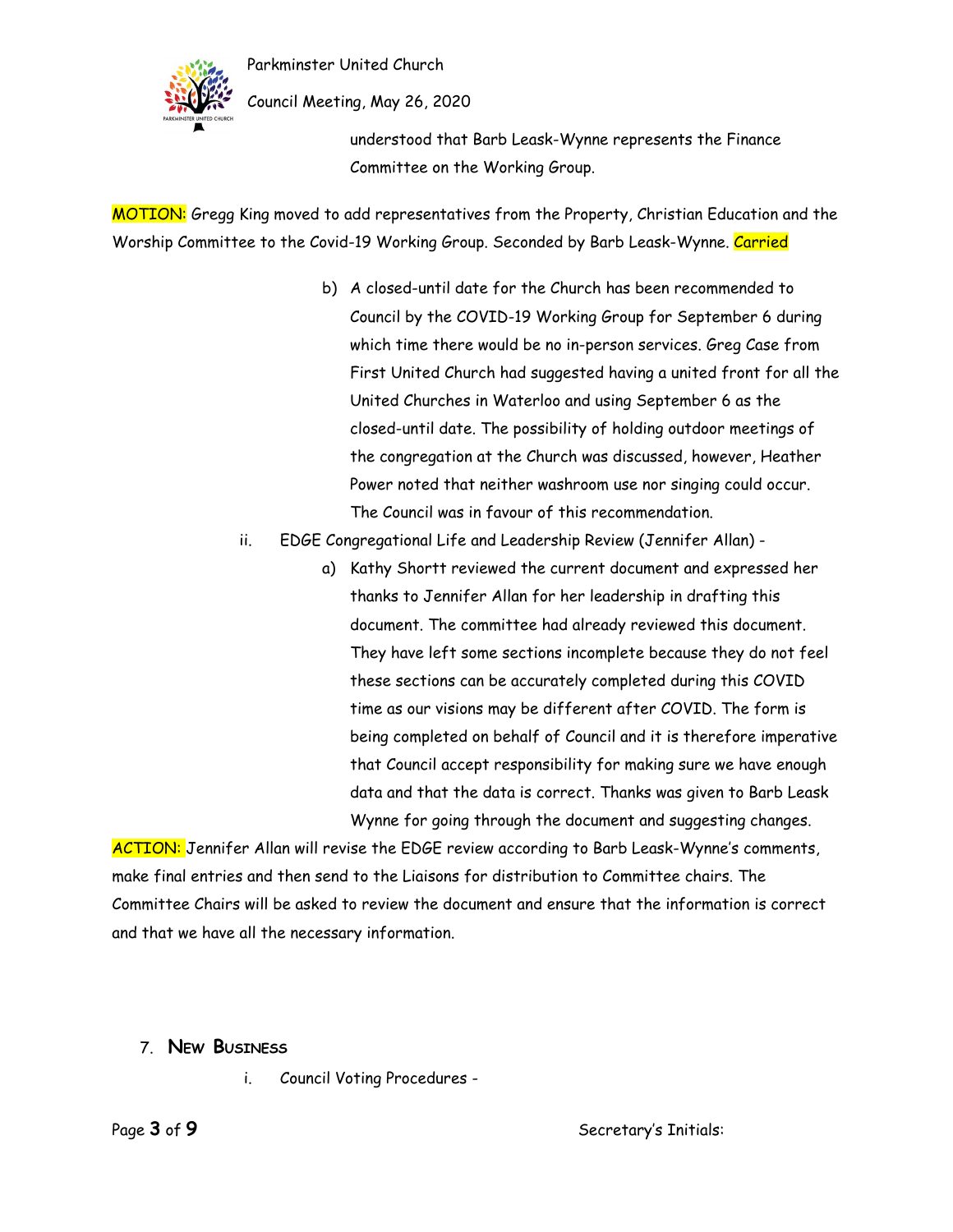



Council Meeting, May 26, 2020

**Problem:** There is a conflict between the schedule (governance diagram) and the Constitution

- The governing concepts and administrative structure are in the Constitution which clearly state the the Past Chair and the Vice Chair are members of Council with voting privileges (Section 3:1)
- The schedule (diagram) illustrates the administrative structure and the schedule has a clerical error (Past Chair or Vice Chair)
- The committee missed this clerical error. They were focused primarily on the information outside the triangle as the liaisons were the main structural change. There was also not a Vice Chair at that time.
- Since the schedule (governance diagram) is part of the Constitution, it requires a Council vote and a Congregation vote to amend. In the absence of COVID-19, we would call a 5 minute Congregational meeting to amend the Schedule containing the clerical error. Since we are not changing the administrative structure, we can ignore the typographical error until we can call a congregational meeting or until we review the Constitution in a couple of years.

MOTION: Sue McQueen moved that Council acknowledges the conflict between the schedule (governance diagram) and the text of the constitution and we adhere to the text of the Constitution and that the Schedule be amended at a Congregational meeting at a date yet to be determined. Seconded by Barb Leask-Wynne. Carried.

> ii. Indigenous Art Funding Proposal: Nancy Dykstra introduced a proposal for Parkminster to be a sponsoring church for a funding proposal to the United Church Justice and Reconciliation Fund. The project will happen in 2021 with funding to be provided by the United Church -- not Parkminster -- to support interaction between local indigenous artists and the public, as well as their interaction with invited Indigenous artists from Australia.

MOTION: Sue McQueen moved that Parkminster United Church be a sponsoring church for this funding proposal to the United Church Justice & Reconciliation Fund for an upcoming art exhibit entitled Confrontations. Seconded by Sheila Rule. Carried.

> iii. Financial Report - Gregg King presented the Financial Reports that are updated to April 30th and attached as Appendices 3 and 4. He reported that finances are in a sound state with approximately \$11,000/month arriving from the Federal Government through August.

ACTION: Gregg King to send the two financial spreadsheets to Kathy Shortt for distribution.

iv. Leadership Development for New Council Members and Committee Chairs - Kathy Shortt noted that this arose from the Congregational Life and

Page 4 of 9 **Secretary's Initials:**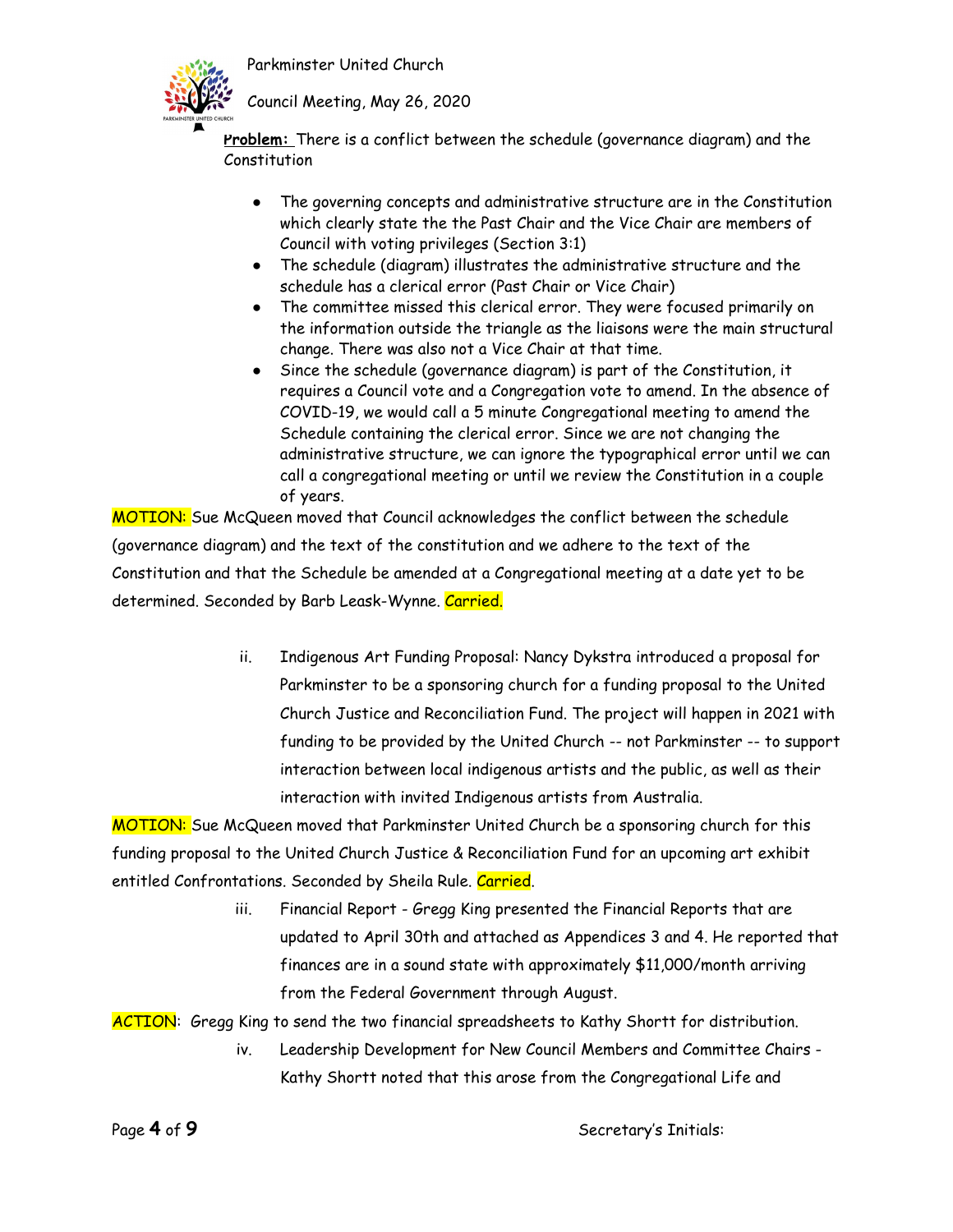

Council Meeting, May 26, 2020

Leadership Review Team for EDGE. It is important that new members (plus current Council members and Committee Chairs) have all the documents and information and know where to access them on the website. A Zoom Question and Answer Session might be arranged for the new Council Members (and all new Committee Chairs) after they have reviewed the documents. It would be given by the Chair and Past-Chair.

- v. Due to COVID-19, the secretary and Chair of the Council, Kathy Shortt, cannot get into the church to sign the hard copies of the minutes for Council and for the COVID-19 WG. Kathy Shortt spoke to Joe Gaspar and Melanie Chisholm, who felt we should wait until we get access to the church and sign all the minutes at that time. Council is agreeable.
- vi. Fundraising: Gregg King noted that Marilyn Hill wishes to operate a silver & gold jewelry (and other pieces) collection to be donated to Parkminster for which tax receipts would be prepared providing the objects are acceptable to a broker.

MOTION: Gregg King moved that Marilyn Hill's request to donate silver and gold jewelry and other silver and gold pieces be accepted. Seconded by Maureen Crawford. Carried.

\_\_\_\_\_\_\_\_\_\_\_\_\_\_\_\_\_\_\_\_\_\_\_\_\_\_\_\_\_\_\_\_\_\_\_\_\_\_\_\_\_\_\_\_\_\_\_\_\_\_\_\_\_\_\_\_\_\_\_\_\_\_\_\_\_\_\_\_\_\_\_\_\_

vii. Closing blessing by Heather Power.

NEXT MEETING: JUNE 16, 2019 at 6:30 p.m.

Kathy Shortt, Chair Richard Jackson, Secretary Richard Jackson, Secretary

### APPENDICES

- 1: Balance Sheet (30 April 2020)
- 2: Profit & Loss Statement (January April, 2020)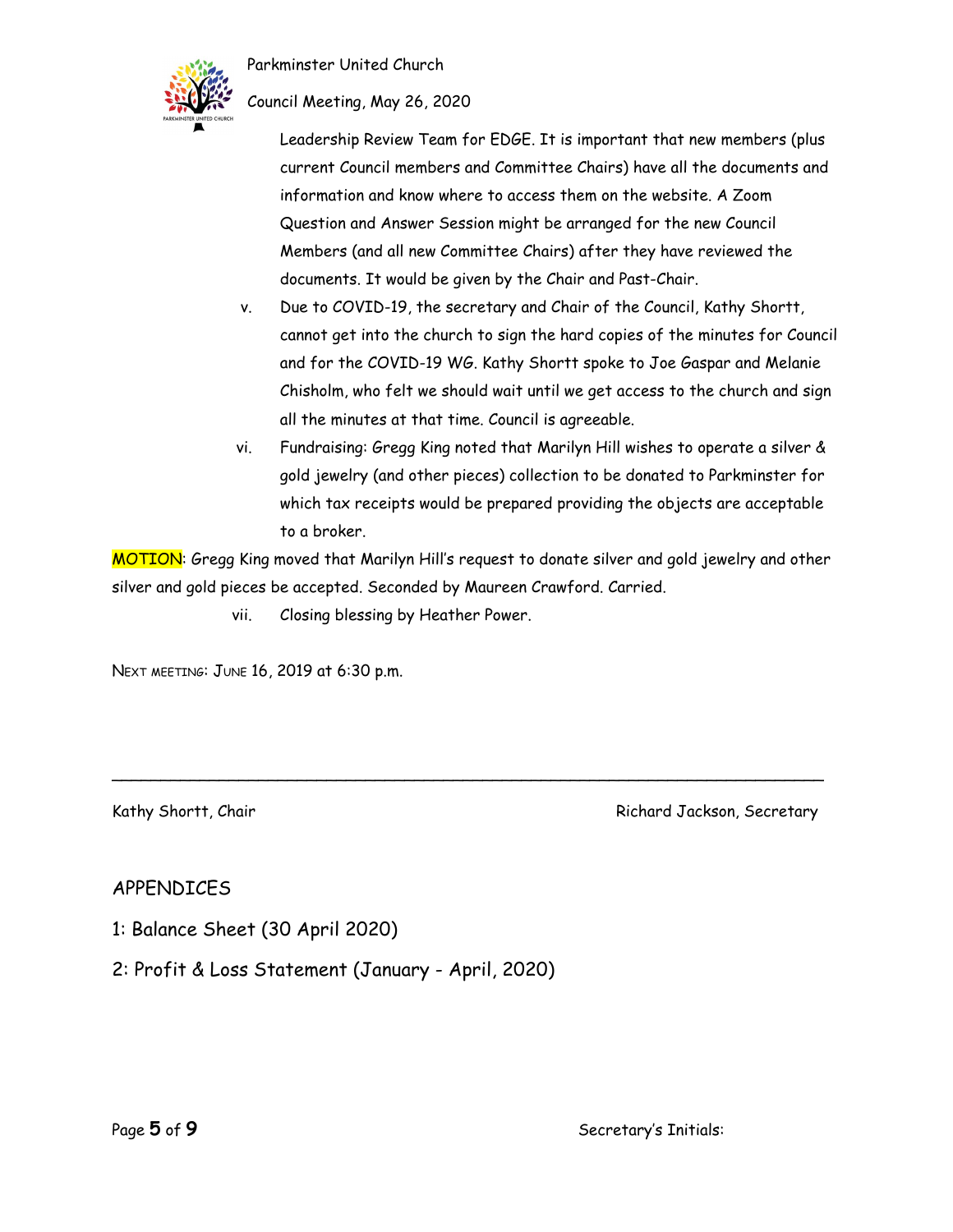

Council Meeting, May 26, 2020

# **Appendix 1: Balance Sheet (30 April 2020)**

#### **Assets**

| <b>Current Assets</b>          |            |            |
|--------------------------------|------------|------------|
| Cash and Cash Equivalent       |            |            |
| Chequing                       | 71,950.70  |            |
| <b>Savings</b>                 | 301,158.80 |            |
| Total Cash and Cash Equivalent | \$         | 373,109.50 |
| <b>Total Current Assets</b>    | \$         | 373,109.50 |
| <b>Total Assets</b>            | \$         | 373,109.50 |
| <b>Liabilities and Equity</b>  |            |            |
| Liabilities                    |            |            |
| Accrued expenses               | 328.00     |            |
| Due to Benevolent Fund         | 9,555.22   |            |
| Due to Bocce League            | 23,308.00  |            |
| Due to Capital Fund            | 54,050.86  |            |
| Due to CE Fund                 | 6,209.00   |            |
| Due to Endowment Fund          | 0.00       |            |
| Due to G5 Misc Refugee Support | 1,355.00   |            |
| Due to Outreach Fund           | 4,500.00   |            |
| <b>Broadview</b>               | 0.00       |            |
| <b>General Outreach</b>        | 910.00     |            |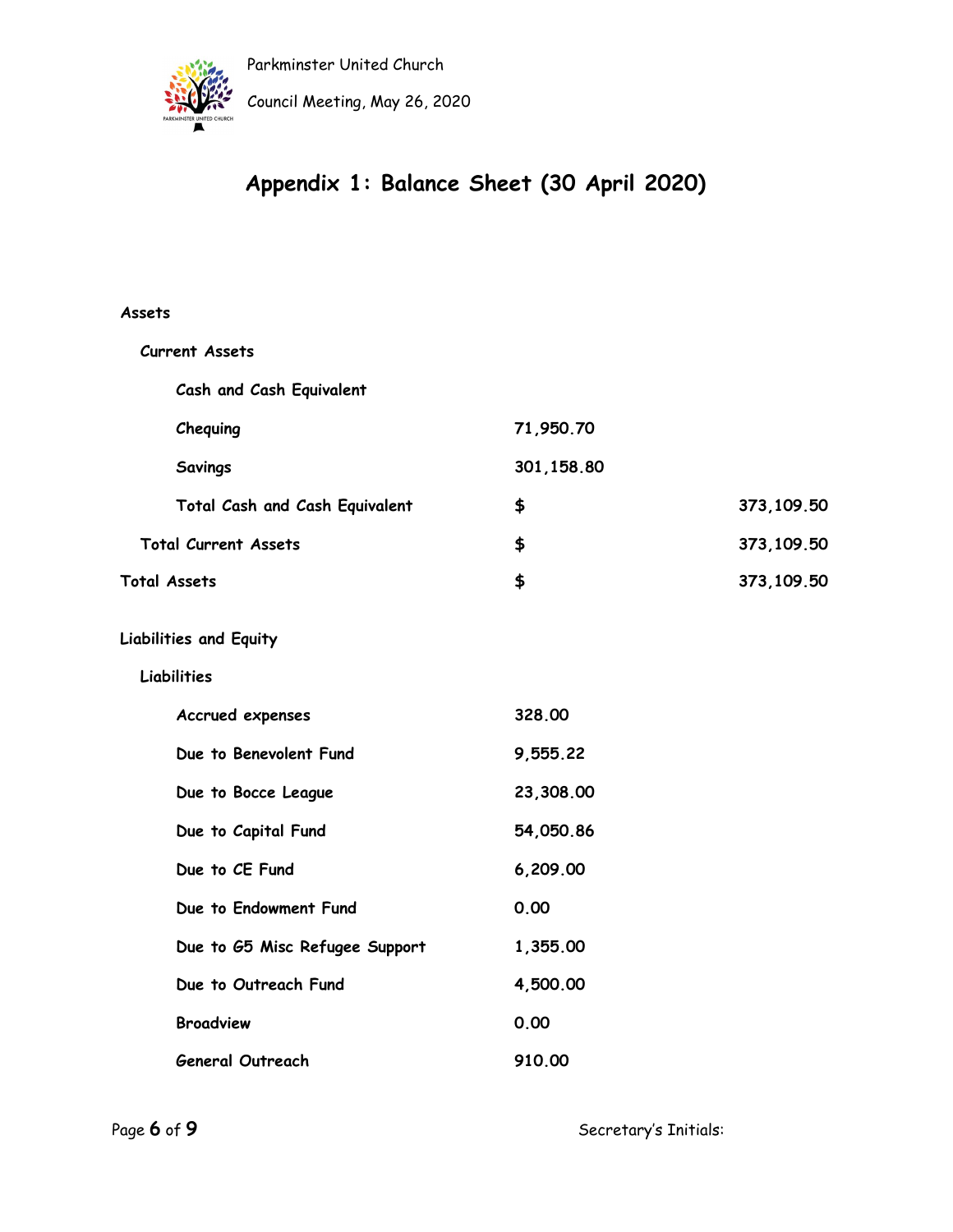

Council Meeting, May 26, 2020

| Nicaragua                           | 40.00       |            |
|-------------------------------------|-------------|------------|
| Plett                               | $-29.48$    |            |
| Total Due to Outreach Fund          | \$          | 26,990.82  |
| Due to Parkminster Refugee Fund     | 30,436.00   |            |
| Due to SAH Dabab                    | 36,659.78   |            |
| Due to SAH Mhd Talal Arab           | 34,376.19   |            |
| Due to SAH Mohamed Alshaar          | 35,532.51   |            |
| Due to SAH Mohammed Al Adawi        | 32,930.28   |            |
| Due to the Local Fund               | 11,855.50   |            |
| GST/HST Payable                     | $-319.59$   |            |
| <b>HST Payable</b>                  | 5,017.98    |            |
| <b>Total Current Liabilities</b>    | \$          | 312,785.55 |
| <b>Total Liabilities</b>            | \$          | 312,785.55 |
| Equity                              |             |            |
| <b>Opening Balance Equity</b>       | 68,927.00   |            |
| <b>Retained Earnings</b>            | $-0.13$     |            |
| Profit for the year                 | $-8,602.92$ |            |
| <b>Total Equity</b>                 | \$          | 60,323.95  |
| <b>Total Liabilities and Equity</b> | \$          | 373,109.50 |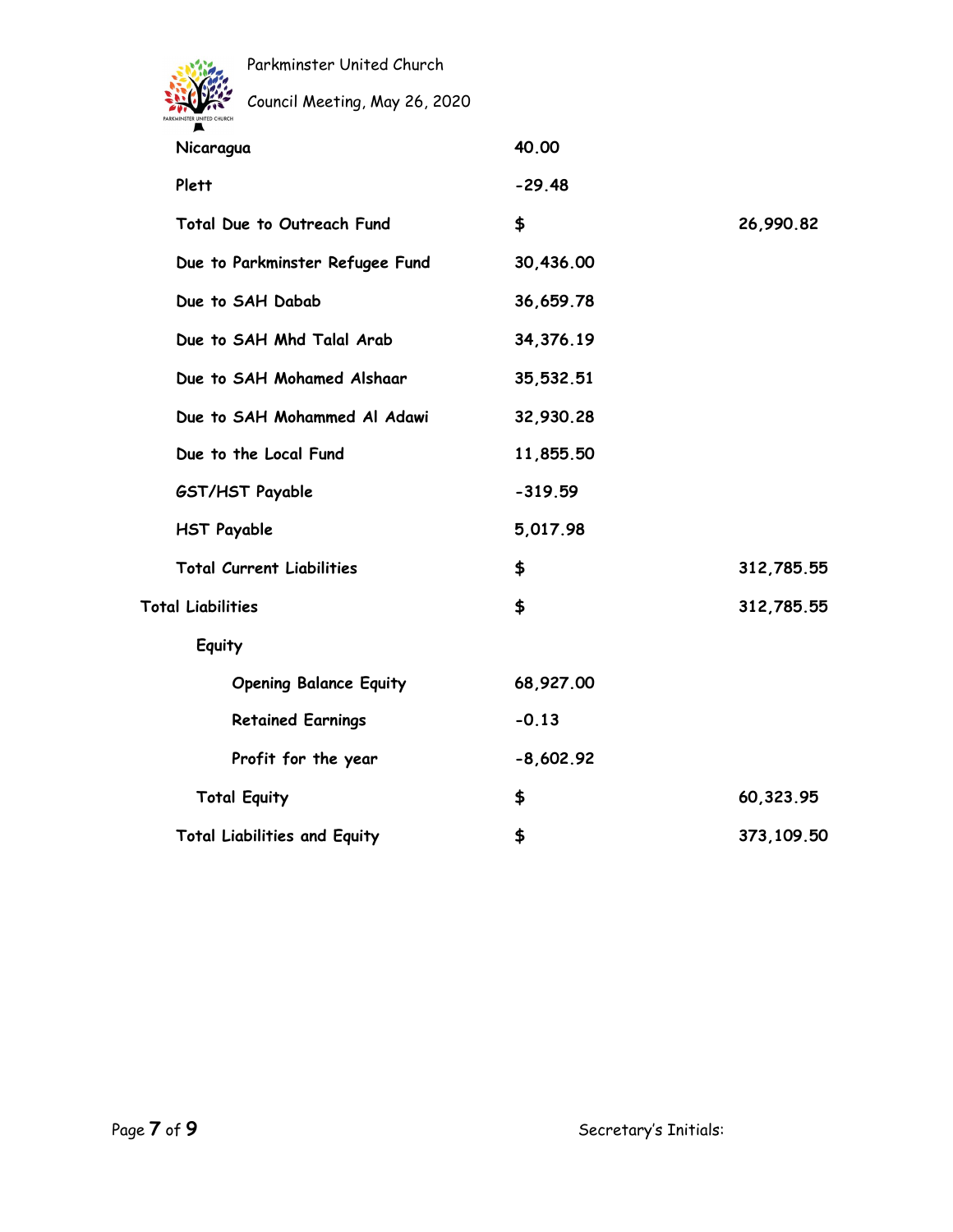

Council Meeting, May 26, 2020

**Wednesday, May 20, 2020 12:16:51 PM GMT-7 - Accrual Basis**

## **Appendix 2:**

## **Budget vs. Actuals: FY2020 - FY20 P&L**

### **January - April, 2020**

#### **Total**

|                                   | Actual       | <b>Budget</b> | over Budget           | % of Budget |
|-----------------------------------|--------------|---------------|-----------------------|-------------|
| <b>Income</b>                     |              |               |                       |             |
| <b>Endowment Fund</b><br>Transfer | 2,900.00     | 2,900.00      | 0.00                  | 100.00%     |
| <b>Offerings</b>                  | 99,843.22    | 101,820.00    | $-1,976.78$           | 98.06%      |
| Other income                      | 740.77       | 2,000.00      | $-1,259.23$           | 37.04%      |
| <b>Rental Income</b>              | 6,610.00     | 9,336.00      | $-2,726.00$           | 70.80%      |
| <b>Special Events</b>             | 949.50       | 1,600.00      | $-650.50$             | 59.34%      |
| <b>Total Income</b>               | \$111,043.49 | \$117,656.00  | $- $6,612.51$         | 94.38%      |
| Cost of Goods Sold                |              |               |                       |             |
| Cost of Goods<br>Sold             | 100.00       | 1,664.00      | $-1,564.00$           | 6.01%       |
| Total Cost of<br>Goods Sold       | \$100.00     | \$1,664.00    | $- $1,564.00$         | 6.01%       |
| <b>Gross Profit</b>               | \$110,943.49 | \$115,992.00  | $- $5,048.51$         | 95.65%      |
| <b>Expenses</b>                   |              |               |                       |             |
| <b>Facilities</b>                 | 8,576.10     | 8,336.00      | 240.10                | 102.88%     |
| Page <b>8</b> of <b>9</b>         |              |               | Secretary's Initials: |             |